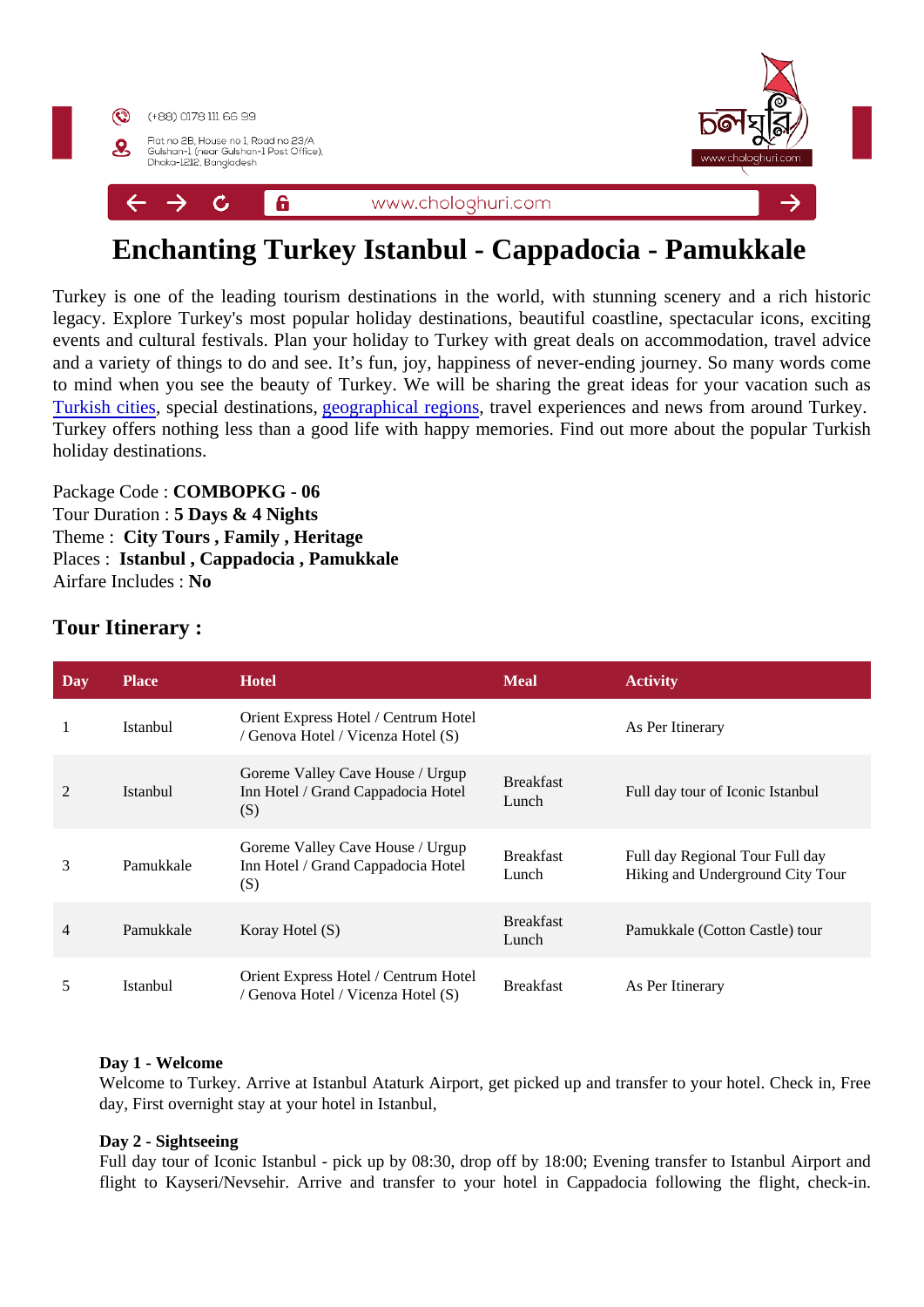Overnight stay at your hotel in Cappadocia

#### **Day 3 - Sightseeing**

Full day Regional Tour - pick up by 09:30, drop off by 16:00; or Full day Hiking and Underground City Tour pick up by 09:30, drop off by 16:00; Overnight bus to Pamukkale,

#### **Day 4 - Sightseeing**

Arrive in Pamukkale, get picked up and transfer to your hotel to relax a few hours. Have breakfast, Full day Pamukkale (Cotton Castle) tour - pick up by 09:30, drop off by 15:30; Entry to Cleopatra's Pool in Hierapolis is not included in the cost of the tour. Evening transfer to Denizli Airport and flight to Istanbul. Transfer to your hotel following the flight and check-in. Second overnight stay at your hotel in Istanbul,

#### **Day 5 - Departure**

Breakfast, Free day, Transfer to Ataturk Airport 3 hours before your flight. End of our services here. Thank you for choosing us for your travel in Turkey.

### **Tour Inclusions :**

- 1. 1 full day Istanbul tours & Museums entry fees, parking and road tolls
- 2. 1 full day Cappadocia tour & Museums entry fees, parking and road tolls
- 3. 1 full day Pamukkale tour & Museums entry fees, parking and road tolls
- 4. Pick up and drop off at your accommodations
- 5. Transportation in A/C non-smoking car or bus with professional English speaking guide and driver and their daily expenses
- 6. Meals as mentioned at above itinerary day by day
- 7. 2 nights accommodation in Istanbul (Options of Orient Express Hotel, Centrum Hotel, Genova Hotel, Vicenza Hotel)
- 8. 1 night accommodation in Cappadocia (Options of Goreme Valley Cave House, Urgup Inn Hotel, Grand Cappadocia Hotel)
- 9. 1 morning accommodation in Pamukkale (Options of Koray Hotel)
- 10. Airport transfers
- 11. Domestic flight tickets
- 12. Bus tickets from Cappadocia to Pamukkale
- 13. Small group tours
- 14. Step back in time on a history tour
- 15. All taxes, fees and handling charges

### **Tour Exclusions :**

- 1. Below suggested optional activities
- 2. Tips of driver and guide
- 3. International flight tickets
- 4. Insurance: All types
- 5. Turkey entry visa
- 6. Items as alcoholic drinks, cold drinks, laundry
- 7. Any other expenses which are not mentioned at the included section

## **Tour Price (BDT) :**

| <b>Hotel</b> | <b>Adult</b> | Child with bed | Child without bed | <b>Solo Traveler</b> |
|--------------|--------------|----------------|-------------------|----------------------|
| Standard     | 52000        | N/A            | N/A               | N/A                  |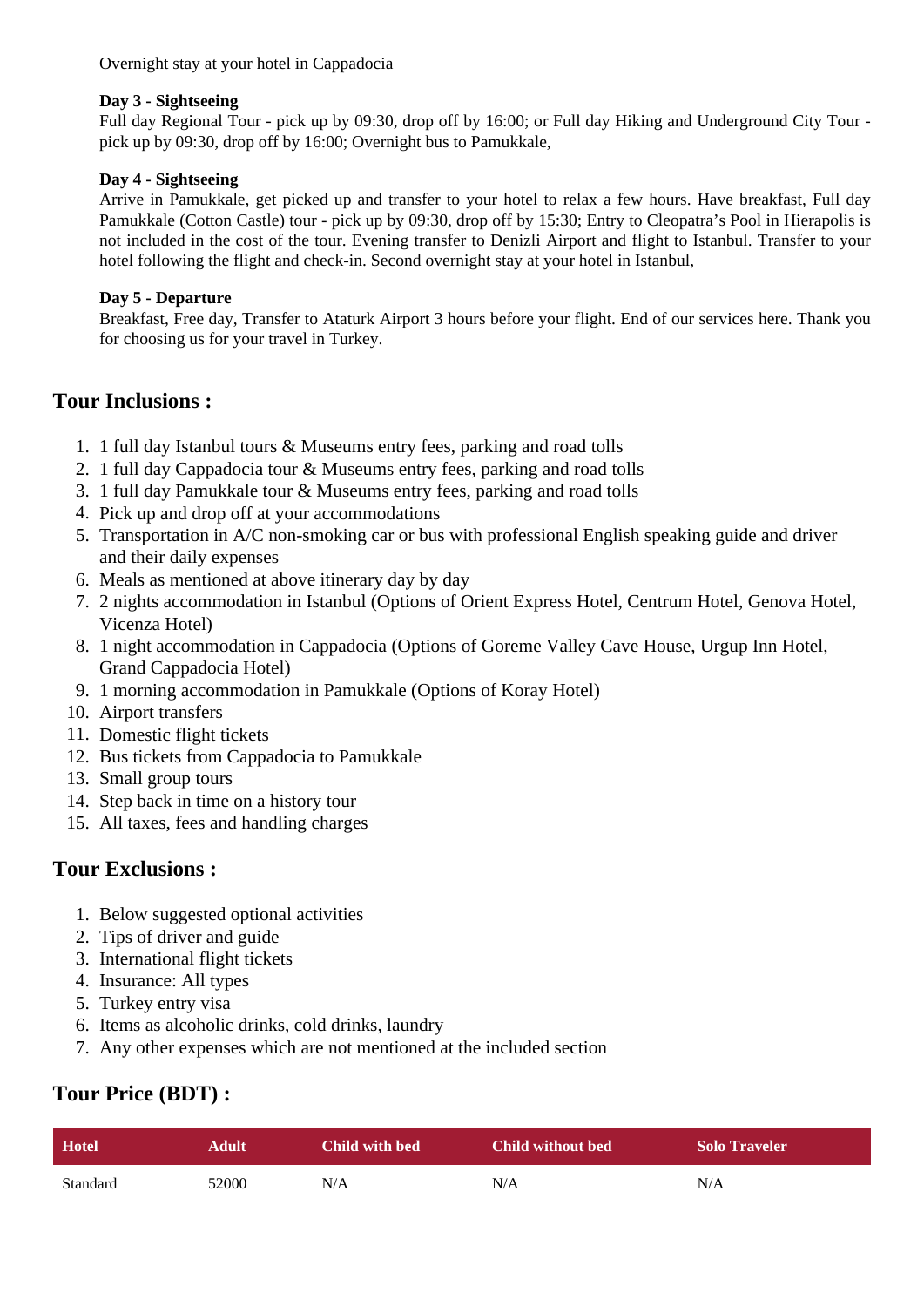### Remarks :

N/A

# **Tour Hotels :**

| <b>Standard Hotel</b>                                                  | <b>Star</b>  | <b>Place</b>    | <b>Nights</b> |
|------------------------------------------------------------------------|--------------|-----------------|---------------|
| Orient Express Hotel / Centrum Hotel / Genova Hotel / Vicenza Hotel    |              | <b>Istanbul</b> | 2             |
| Goreme Valley Cave House / Urgup Inn Hotel / Grand Cappadocia<br>Hotel | $\mathbf{R}$ | Cappadocia      |               |
| Koray Hotel                                                            | 4            | Pamukkale       |               |

# **Payment Policy :**

Advance booking fee:

- 1. 45 or more days before departure: BDT 15,000 per person
- 2. 44-20 days before departure: 50% of total amount
- 3. Less than 20 days before departure: 100% of the total amount

# **Cancellation Policy :**

### If you cancel your holiday:

You, or any member of your party, may cancel their travel arrangements at any time. Written notification or an e-mail to that effect from the person who made the booking must be received at our offices. The applicable cancellation charges are as per the published cancellation policy below:

- 1. Cancellation charges per person
- 2. Prior to 45 days or more: Booking Fee
- 3. Between 44-31 days ahead of departure: 50% of tour cost
- 4. Between 30-16 days of departure: 75% of tour cost
- 5. 15 days to date of departure: 100%.
- 6. In case of no show: 100%

**Special condition:** Sometimes hotel do not refund the amount of the cancelled booking, in such case we will fail to refund the amount and we will refund the rest if there is any!

### If we change or cancel your holiday:

We do plan the arrangements in advance. It is unlikely that we will have to make any changes to your travel arrangements. Occasionally, we may have to make changes and we reserve the right to do so at any time. If there are any changes, we will advise you of them at the earliest possible date. We also reserve the right in any circumstances to cancel your travel arrangements by assigning reasons to you.

In case of natural disaster/political condition/emergency, planned holiday may be canceled. In such cases